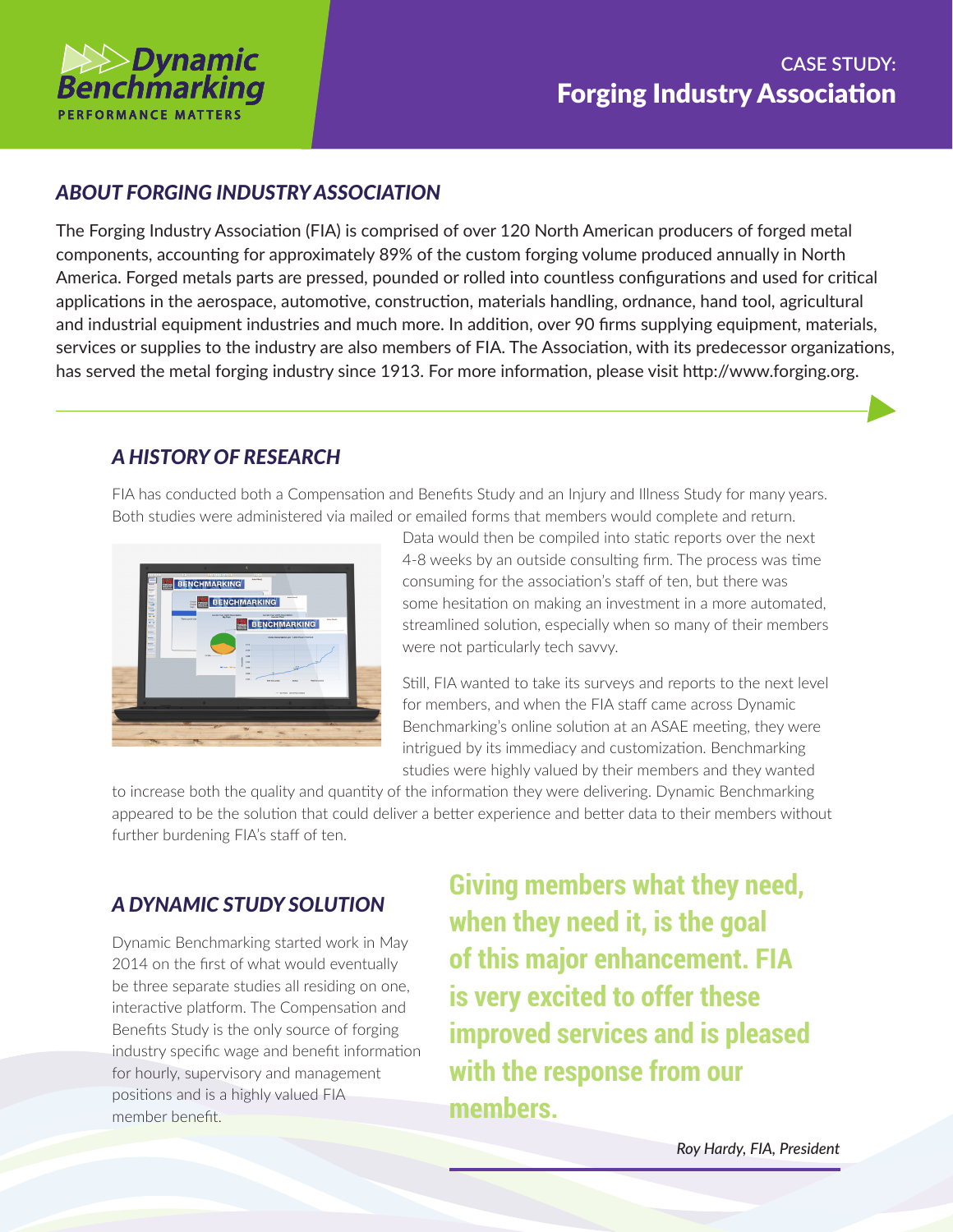Understanding FIA's concern that it's members might resist the change from the existing paper-based survey to an online format, Dynamic Benchmarking Project Manager, Holly Maki, and Chief Operations Officer, Betsy Delfosse, immediately went to work developing a plan to promote the positive aspects of the new platform and educate FIA members on its benefits while, simultaneously, the new survey and platform were

# **It's a great diagnostic tool to see how you compare against your peers. Now our members can see how their safety records compare to like facilities on the factors that are most important to them**

*Karen Lewis, FIA, Director of Member Relations*

being constructed.

The new Compensation and Benefits Study was launched in September 2014 and included single sign-on access for simplified, secure user access as well as extensive online guidance and instructions for entering data and creating customized reports using numerous industry specific data filters. Holly and Betsy continued to support FIA's promotional and educational efforts with a presentation at FIA's annual meeting to showcase the functionality and benefits of the new format. The feedback from attendees was extremely positive.

"Giving members what they need, when they need it, is the goal of this major enhancement," summarizes Roy Hardy, FIA President. "FIA is very excited to offer these improved services and is pleased with the response from our members."

#### *POSITIVE RESULTS LEAD TO A SECOND SURVEY*

FIA's second study, the Occupational Injury and Illness Survey, launched soon after in December 2014. One of the association's most popular, the Occupational Injury and Illness Survey measures and compares workplace safety data as reported using information taken directly from each plant's Occupational Safety and

Health Administration (OSHA) 200 Log. The study is also the basis of FIA's annual Safety Awards.

The Occupational Injury and Illness Survey collects and compares information on the number of incidents and injuries; days away from work; and restricted duty days and allows members to see how the severity of incidents at their facility compares with others.

"It's a great diagnostic tool to see how you compare against your peers," says FIA Director of Member Relations, Karen Lewis, about the



new data collection and reporting tool. "Now our members can see how their safety records compare to like facilities on the factors that are most important to them."